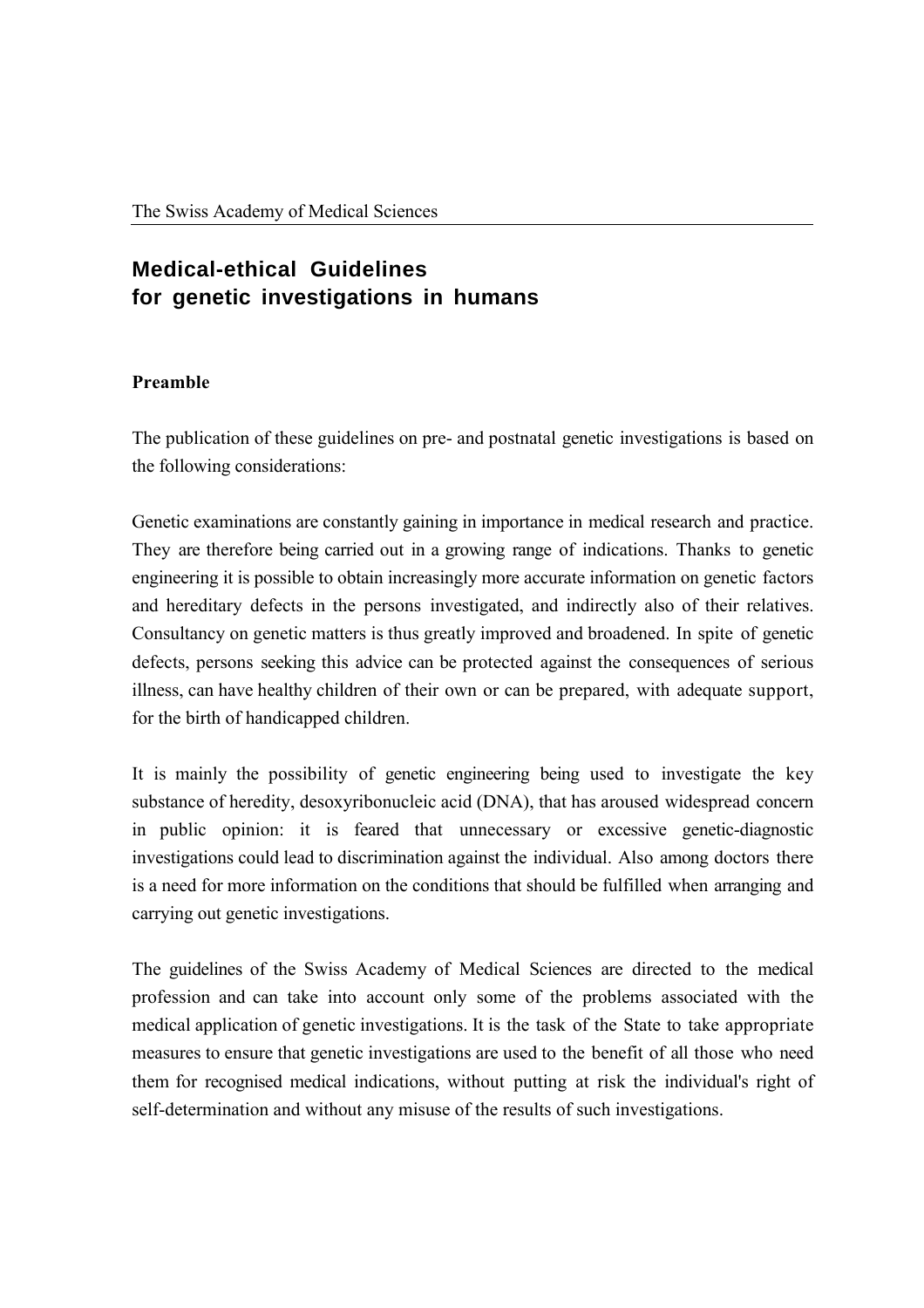Genetic investigations must be undertaken under the responsibility of a physician who knows the indications for genetic tests and who is familiar with the informative value of the results obtained.

The cataloguing of hereditary diseases and handicaps in which genetic investigations could be helpful is not practicable, as this field of medecine is subject to constant change. Moreover, any such listing could give rise to undesirable preconceptions in society.

The comprehensive explanation and clarification of genetic investigation is becoming an increasingly important task for specialist medical associations and professional organisations, as well as for schools and the media.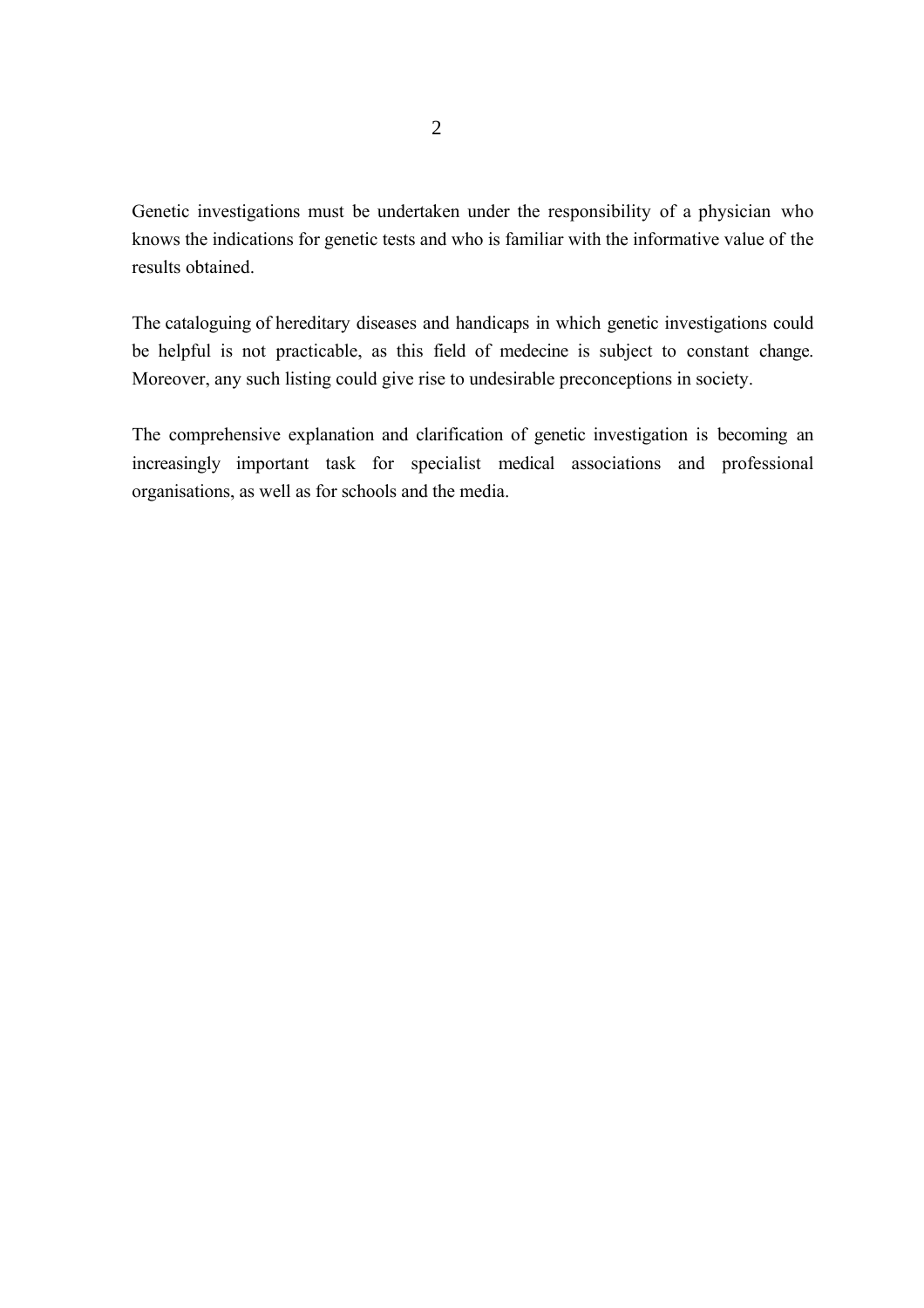## **Guidelines**

### **1. Scope**

These guidelines define the basic conditions for the procedures to be adopted by the physician in regard to medicogenetic investigations.

- They are restricted to investigations to detect or exclude hereditary factors responsible for disease.
- They are valid for all investigations carried out before or after birth and which allow conclusions to be drawn regarding such hereditary factors.
- They show how such investigations are to be carried out in the individual and in families, as well as for screening examinations.

#### **2. Medical indications for genetic investigations**

Genetic investigations are ethically justified if they serve the following purposes:

- Diagnosis and classification of an hereditary disease or handicap.
- Determination of a predisposition for an hereditary disease or handicap, with a view to appropriate planning for the life of the individual, and family planning.
- Detection of a predisposition for a particular disease at a time when symptoms are not yet evident, if effective measures can be taken to alleviate and prevent severe sequelae of the disease or if the result of the investigation is of immediate relevance for the planning for the life of the individual and to family planning.
- Counselling to individuals and couples concerning the risks to their children due to diseases or handicaps of genetic origin.

Such investigations are inappropriate if their aim is merely to determine the sex of the embryo or foetus or other factors that do not constitute a threat to health.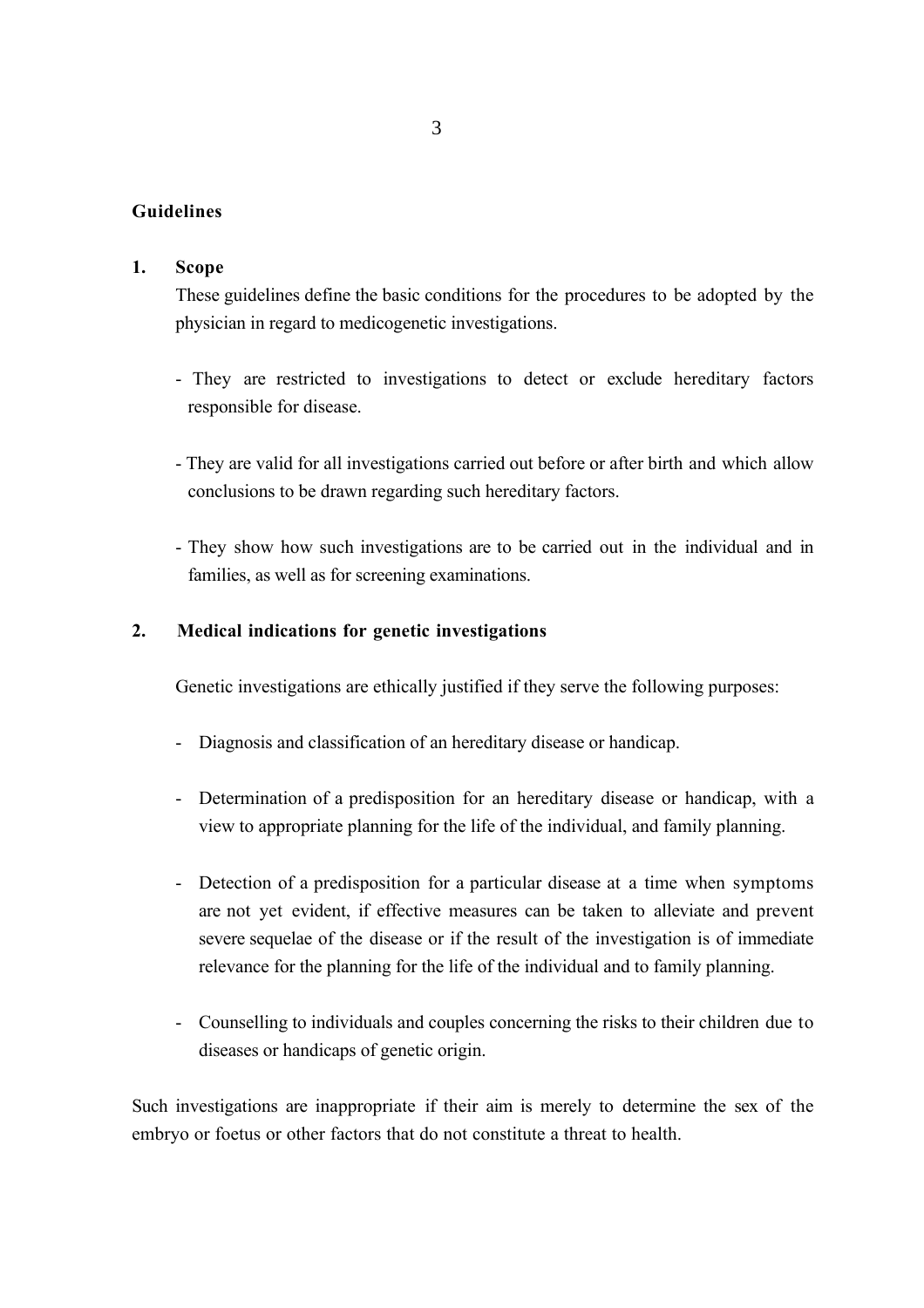## **3. Recommendations for the performance of medical-genetic investigations**

## **3.1 Conditions**

Genetic investigations are permitted in persons legally of age, if they give their consent. In minors and legally incapacitated persons they may only be performed if the results are of immediate relevance for their health or for that of close blood relatives. Invasive prenatal investigations are to be undertaken only if there is a wellfounded fear of a genetic risk.

#### **3.2 Duty to inform**

Patients with hereditary diseases or handicaps should be informed, in good time and in a proper way, of the existing possibilities for genetic investigation. The same applies for asymptomatic carriers of an assumed or proven pathological hereditary predisposition for a particular disease or handicap. If necessary, an appropriately specialised medical doctor should be consulted.

If for genetic reasons there is a possible need for the treatment of an individual's blood relative the doctor should take steps - with the consent of the person investigated or of his legal representative - to provide them with the relevant information (see Paragraph 3.7).

#### **3.3 Genetic counselling in connection with the investigation**

Genetic investigations must be accompanied by appropriate counselling before, during and after the investigation. Sufficient time must be allowed for the patient to consider the implications before the investigation is carried out. The advice to be given should comprise information that makes the significance and the consequences of a decision clear to the patient and enables him to fully understand this in the light of his own ethical concepts. It must not be given in a binding manner. The views of the doctor may only be expressed if the person seeking advice asks for them or if subsequent action to be taken do not conflict with the doctor's own conscience.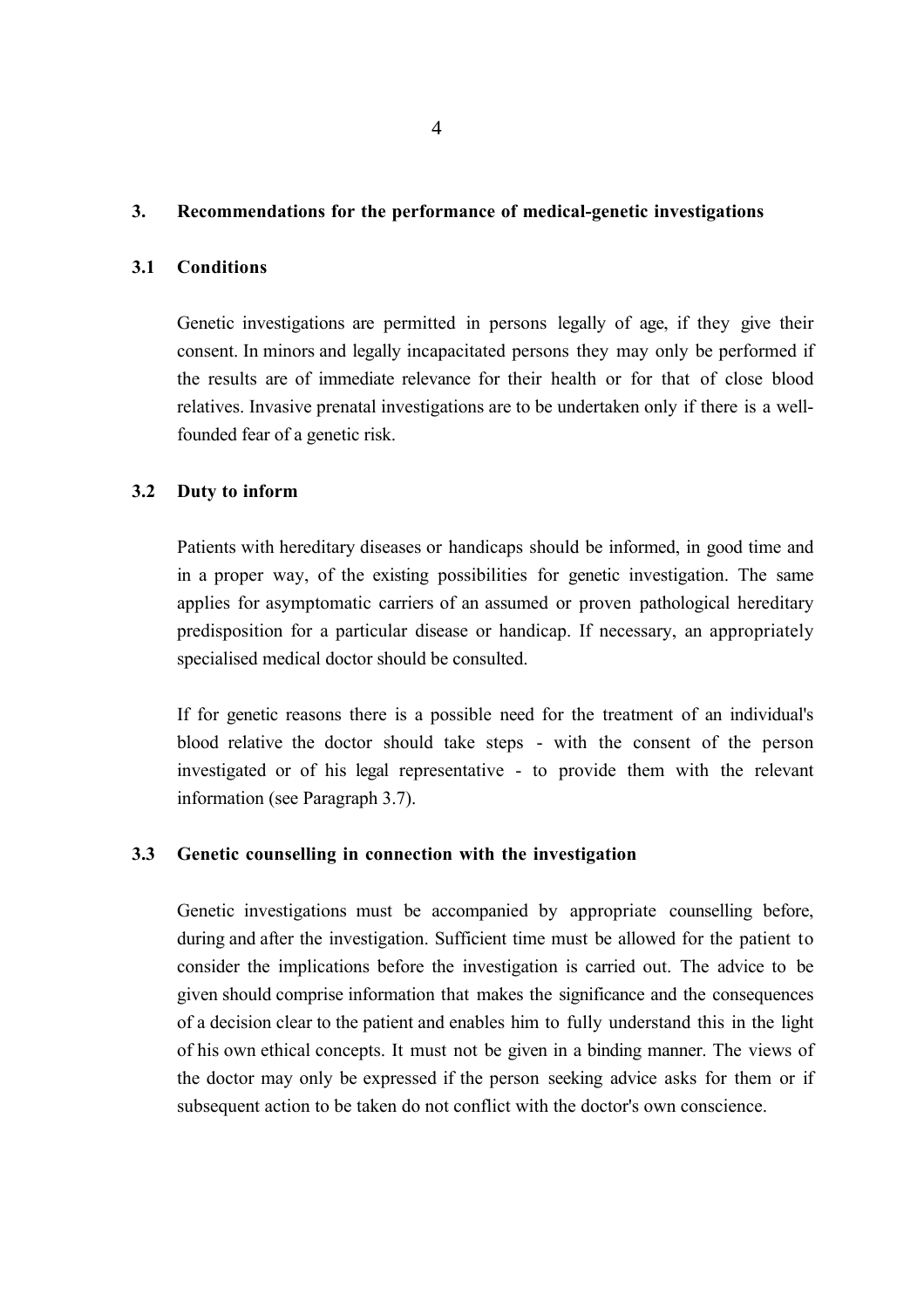The information provided within the framework of this counselling must cover at least the following aspects: reason for, and nature and implications of the investigation and the possible risks associated with it, the possibility of an unsatisfactory or unexpected result, the significance of an abnormal finding and the measures to be taken to enable the patient to cope and live with his illness or handicap, information on self-help groups as well as alternative treatment. At the same time account must be taken of the patient's individual situation and relationships in regard to family, religion, education and psychological and social circumstances.

## **3.4 Obligatory consent and decision on disclosure of the results of the investigation**

The decision to carry out, continue or stop the investigation rests exclusively with the patient, who will also decide whether and to what extent he wishes to be informed of, and to draw conclusions from the result of the investigation. The voluntary nature of participation in the investigation and the right not to be informed of the result must also be guaranteed for screening examinations.

In the case of persons incapable of judgment, the consent of their legal representative is required. Minors capable of judgment and legally incapacitated persons under guardianship have their own right of decision. They also determine whether the results of the investigation shall be disclosed to themselves or to their legal representatives.

The decision whether a prenatal genetic investigation should be carried out and what conclusions are to be drawn from the result belongs - within the framework of the legal dispositions - to the pregnant woman. It is desirable to involve the woman's partner in the decision-making process.

#### **3.5 Long-term support of the person investigated**

Persons subjected to genetic investigation must be supported and given access to long-term medical, psychiatric and social care, irrespective of any conclusions they may draw from the results of the investigation.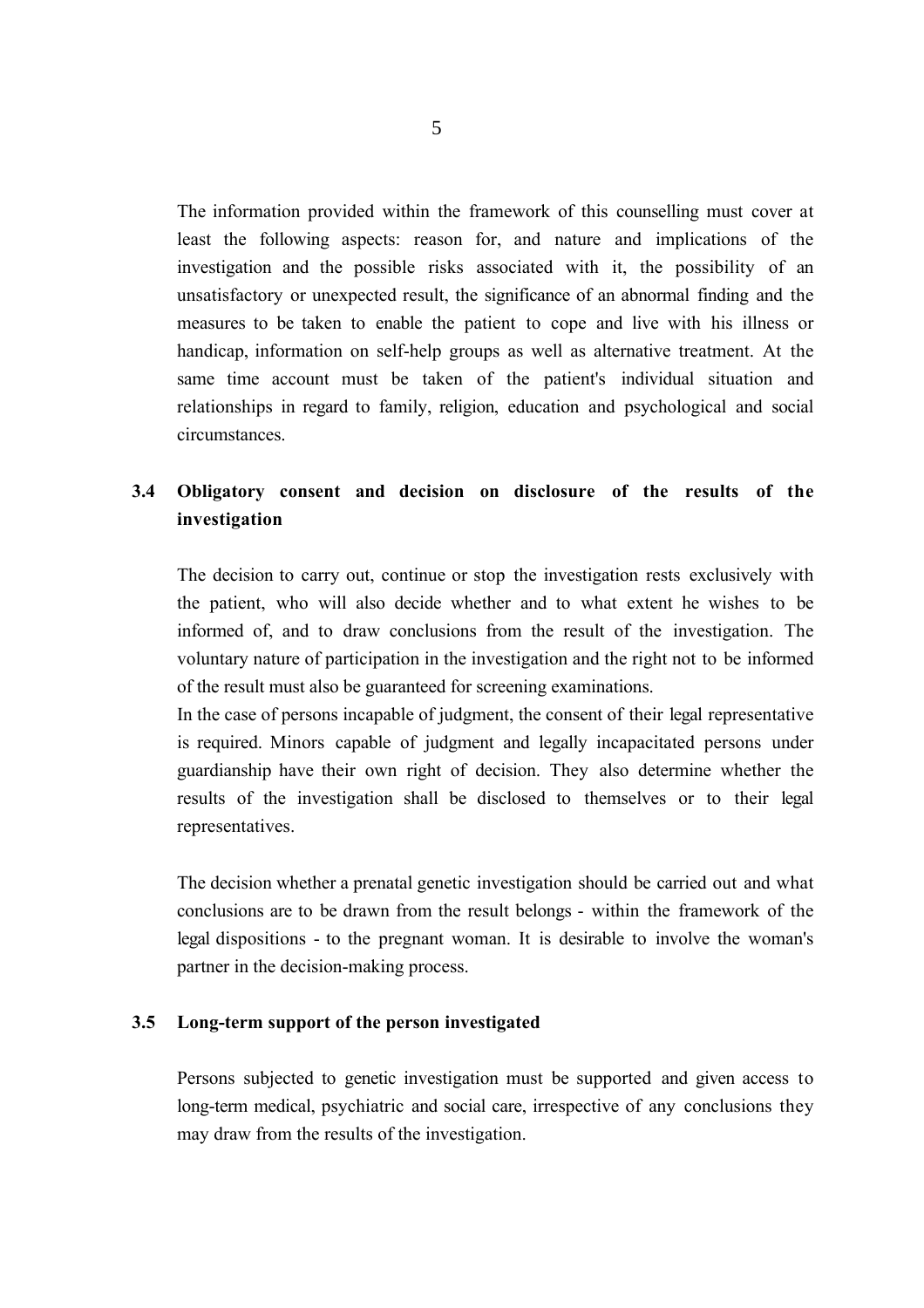#### **3.6 Quality assurance of the laboratory investigations**

Genetic laboratory investigations must be undertaken by institutions that can show that their procedures and methods of working are impeccable and subject to external and internal quality control.

#### **3.7 Professional secrecy and data protection**

For results obtained in the course of genetic investigations, the same regulations governing professional medical secrecy and data protection apply as for other medical data.

The medical doctor may make the medico-genetic findings available to third parties only with the consent of the person investigated or of his legal representative, and only after the implications of such disclosure of information have been explained to them (see Paragraph 3.4)

## **3.8 Genetic investigations with a view to professional and non-professional activities**

From the medical point of view, genetic investigations must not be carried out for the purpose of assessing the suitability of a person for certain activities or work, unless the investigation is performed in order to detect factors which, if present, would render a particular activity a considerable risk to the health of the individual or for other persons. Such investigations may be undertaken at the request of the person concerned or in accordance with a legal directive. The results are to be disclosed only to the person investigated.

#### **3.9 Genetic investigations in relation to insurance**

From the medical side, particular reservations are recommended when it can be seen that the results of a requested genetic investigation are to be used in connection with the taking out or the revision of an insurance policy. The results are to be communicated exclusively to the person investigated or his legal representative, after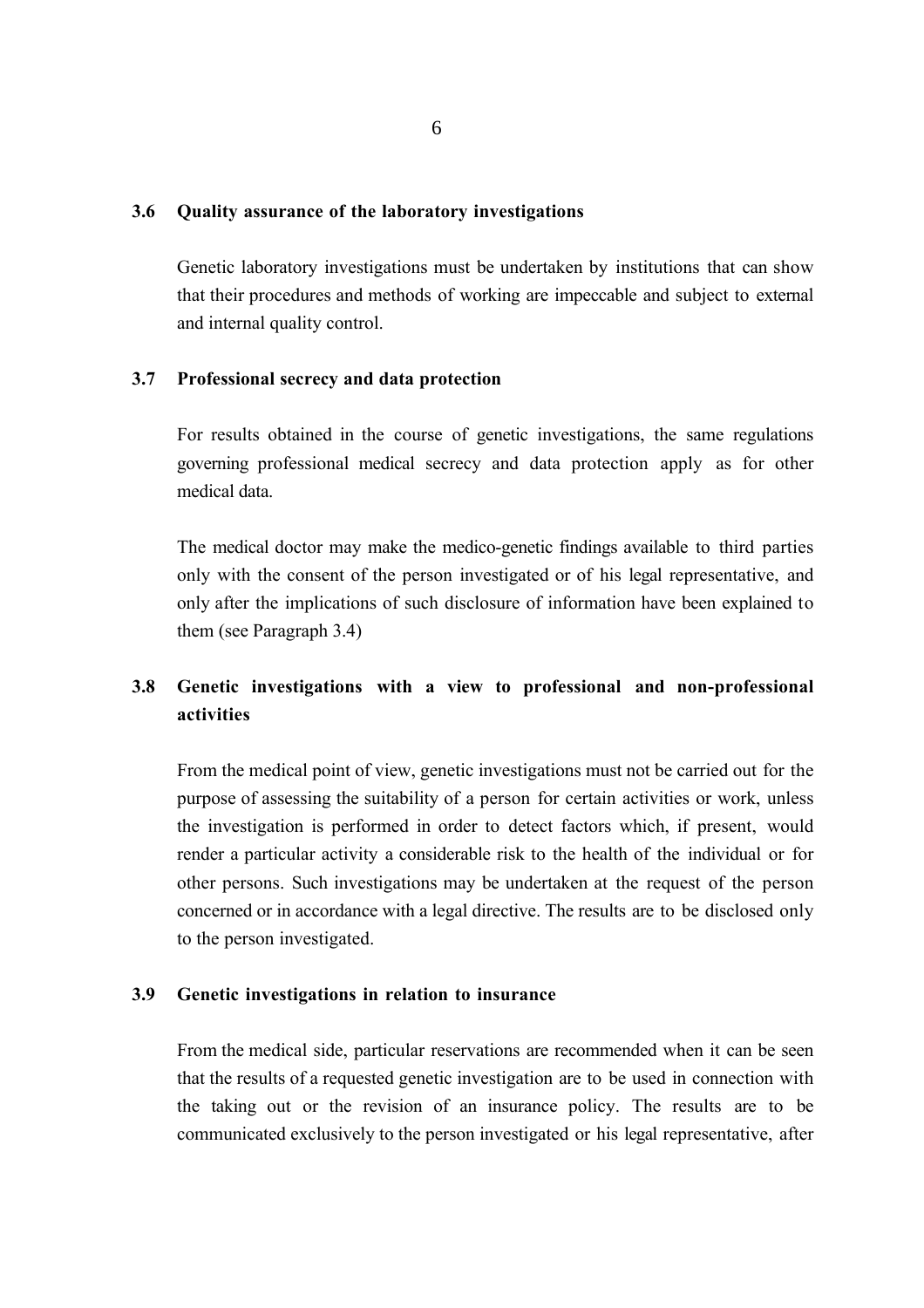the implications of the passing on of such information to third parties have been explained to them (see Paragraphs 3.4 and 3.5).

#### **3.10 Research**

The guidelines for research investigations in humans also apply for the collection and use of genetic data for scientific purposes. The results of genetic investigations carried out in the interests of a particular individual may also be used for geneticepidemiological purposes without that person's direct consent, provided strict anonymity is observed. In the publication of the results of genetic research any possibility of identification with individuals must be avoided.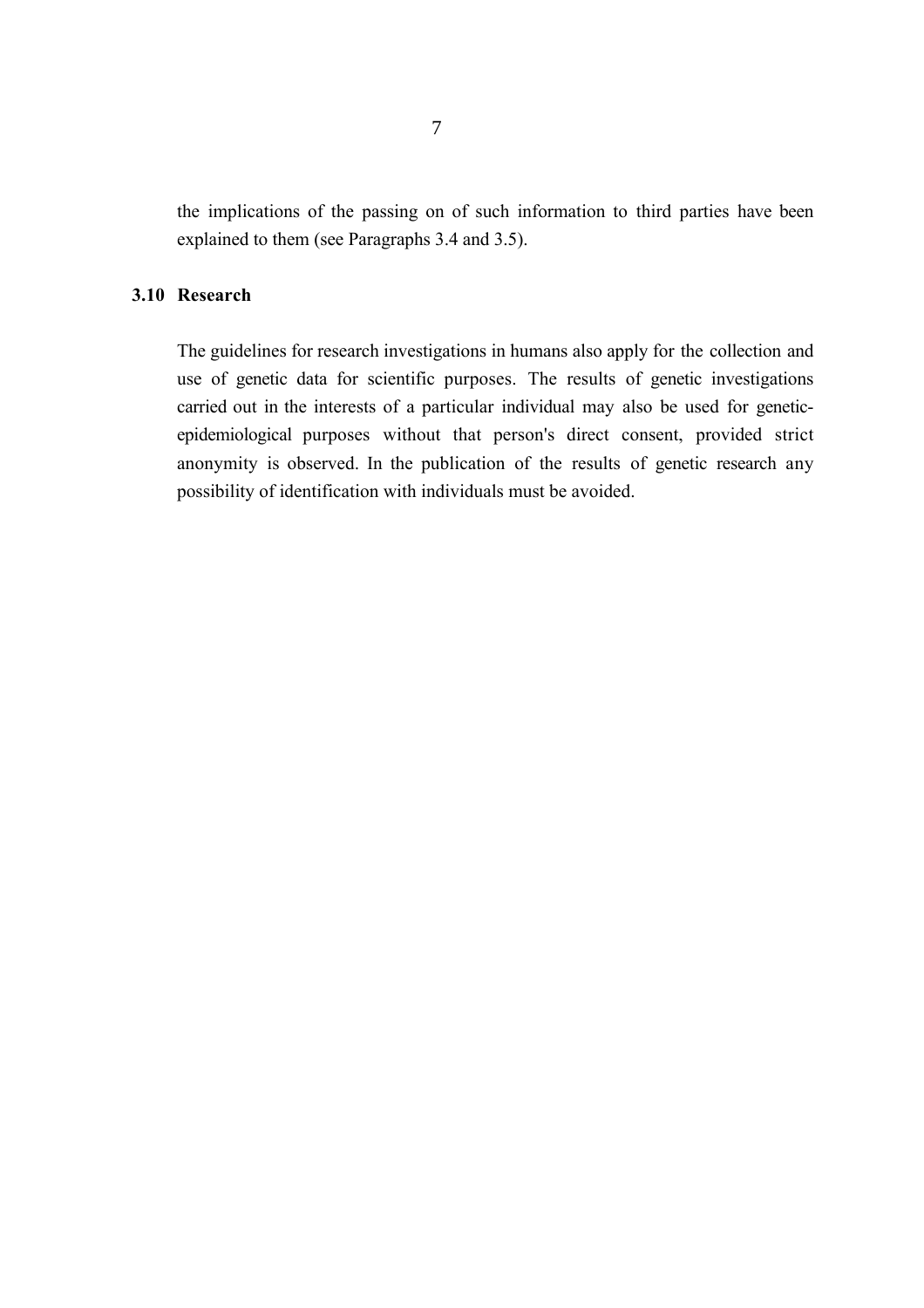#### **Commentary**

Inherited diseases are often a great trial for the patients concerned and also for their families. For some conditions, medical help is today available which rarely leads to freedom from the symptoms (e.g. "cure" of hypothyroidism by continuous hormone substitution) but more often to alleviation, with prolonged life expectancy (diabetes, thalassaemia). However, in spite of effective but tiresome therapy other diseases still impose considerable restrictions on the patient (e.g. haemophilia). Many other hereditary diseases unfortunately still cannot be cured effectively despite intensive research efforts (e.g. myopathies). Here, too, the doctors have important tasks to fulfil, such as symptomatic treatment, adjustment of the patient's way of life, provision of mechanical aids and special training and counselling; many highly specialised self-help groups and organisations for the handicapped also provide valuable help. The contributions from legal disability insurance benefits provide the necessary financial support, as well as good, specialised counselling for the patients' families.

All those concerned need to be informed as accurately as possible about their illness. In order to be able to answer their many questions, a precise medical diagnosis is necessary. The available diagnostic armamentarium, which has become considerably more extensive and sophisticated over the past few decades, enables the doctor to collect the necessary data in increasingly better quality and with less trouble for the patient. As a result, his responsibility has also increased, because the answering of the patient's many questions on the future course of his illness calls for very precise knowledge of the particular disease and its genetic background; the same is true for the questions asked by the patient's blood relatives concerning risks for their children.

The families have the **righ**t to a thorough examination with the most modern methods available and to extensive specialist counselling following precise diagnosis of their case. On the other hand, **no one is obliged** to have diagnostic tests carried out on himself or his children: the **"right not to know"** must be fully respected.

These guidelines are intended to help doctors, in their everyday practice, to obtain an overwiew of the complex questions involved, in both the medical and non-medical fields, without great loss of time, in order to be able to avoid wrong decisions due to lack of knowledge on important aspects of the particular disease.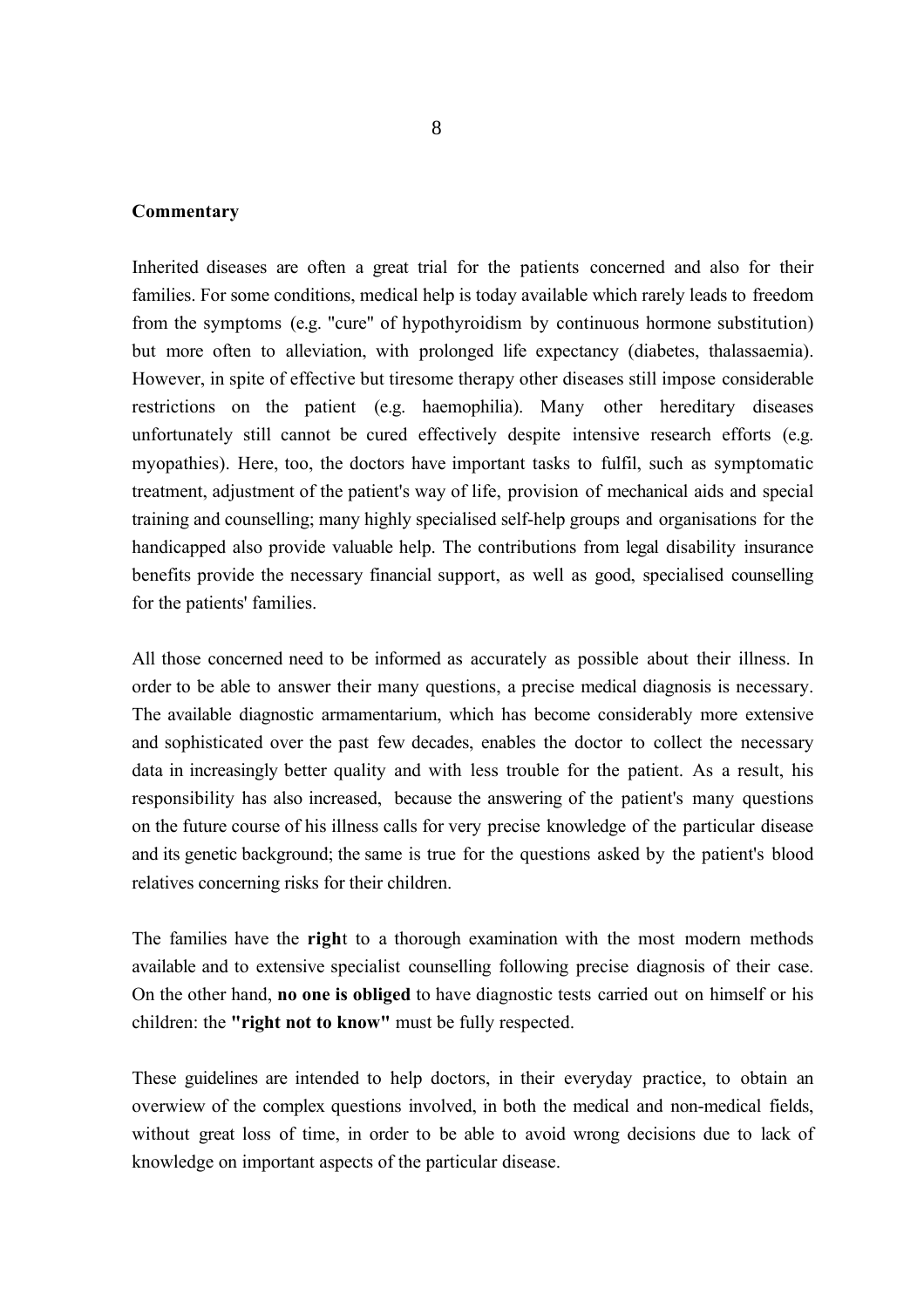Far more intensive study of the specialist literature on the fundamentals of genetics and on individual technical, legal and ethical questions is essential for all those doctors who themselves wish to become actively involved in genetic investigation and counselling. All the other medical colleagues for whom such commitment is not possible may call on experienced specialists, either as counsellors or for specific tasks.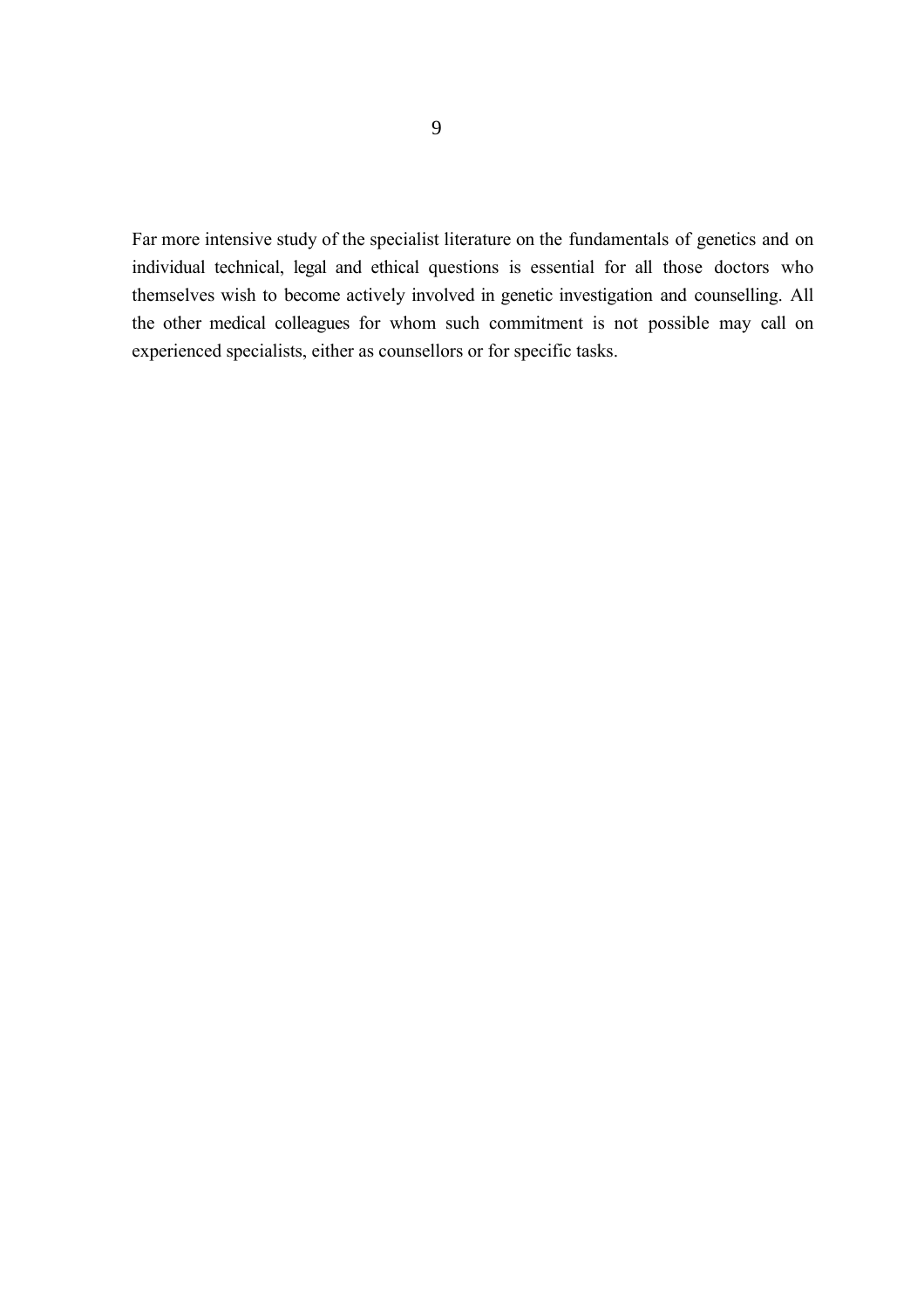#### **Prenatal diagnosis**

Genetic counselling should today already begin before the birth of a possibly sick or handicapped child. This is possible because diagnostic methods are available that provide accurate information in the early stages of pregnancy. The vast majority of the prenatal tests that are carried out in fact give a **negative result** and thus enable the doctor to confirm the future parents' hope for a healthy child. This information of course concerns only the specific hereditary disease occurring in the particular family. On the other hand, it is obvious that no doctor will ever be in a position to give an overall "guarantee of a healthy baby", which opponents of these tests very often claim that doctors do; during the prenatal period, as generally is the rule in medicine, the **diagnosis** has to be based on a **specific medical question**, and the answer will be limited to this question.

If prenatal tests show, on the other hand, that a **foetus is affected by the hereditary disease being investigated**, then the doctor is faced with a number of new tasks:

- If the **disease can be treated effectively or can be cured after birth**, there is then ample time to make all the necessary preparations (for example: in the case of hereditary immune defects a cure is possible by means of a bone-marrow transplant; the chances of success are significantly better if the child is not exposed to infection at birth and if the treatment can be started early).
- If there is **no effective treatment** available the following possibilities have to be considered, in consultation with the parents concerned:
	- **-** Decision **for** termination of the pregnancy in order to spare the child and the parents themselves the predictable suffering, in the sense of conscious family planning.
	- Decision **against** termination of the pregnancy, which is mostly taken for ideological reasons. In this case there are again two possibilities:
	- 1) **Avoidance of any prenatal test**, as the pregnancy will anyway be allowed to take its course. This option must therefore be discussed before the initiation of in this case unnecessary - diagnostic measures (right not to know).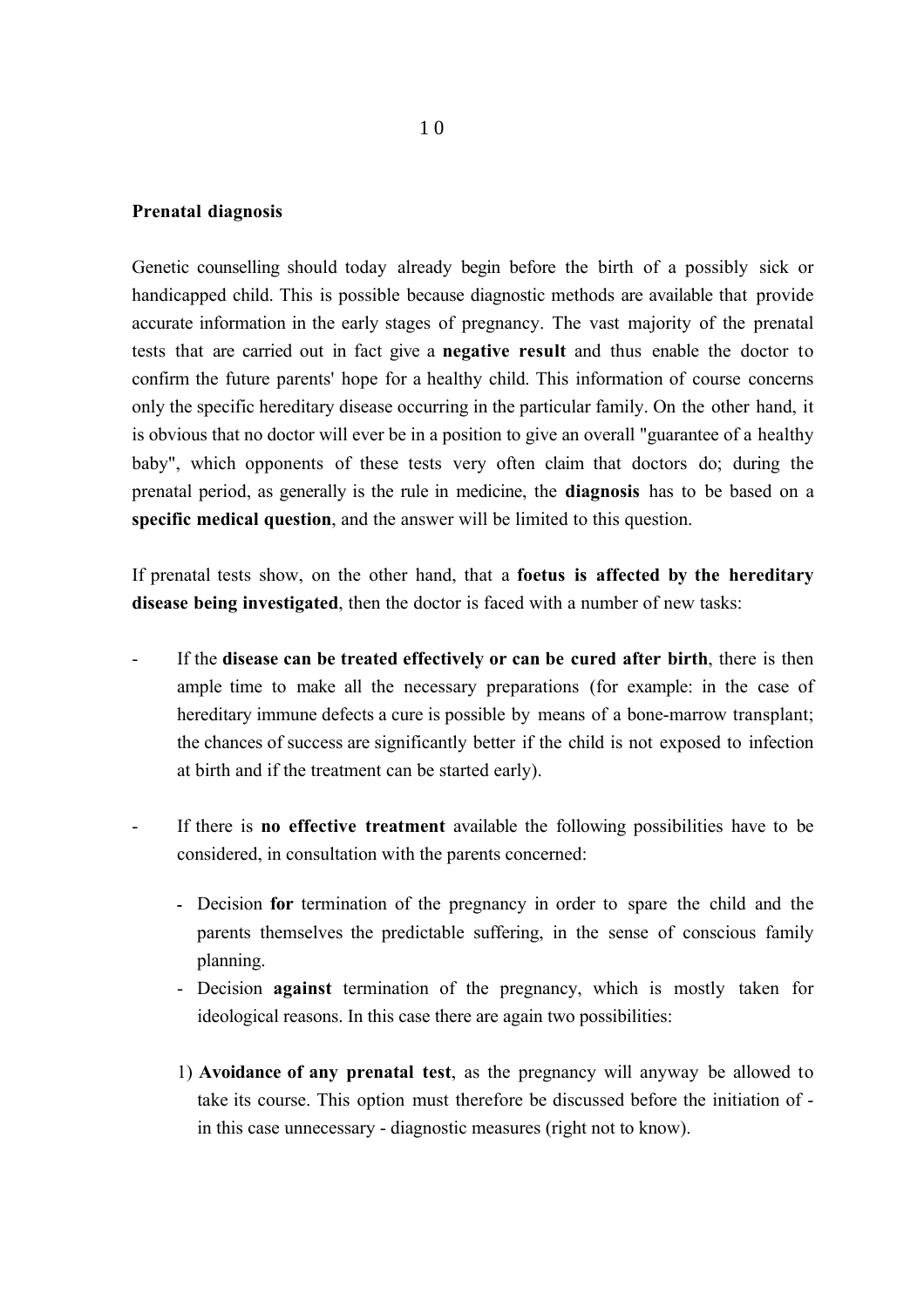2) **No avoidance of prenatal tests**, but conscious acceptance of the possible future hereditary disease. The period of the pregnancy should be used for medical, psychological and material preparation for the birth and the life of a handicapped child, for which self-help groups and organisations for the handicapped provide great support and assistance.

All these decisions have to be made by the prospective parents. The doctor should help them in this, but only in an advisory manner, not making the decisions for them, and should draw their attention to all the available possibilities of support. If the stated or assumed wishes of the parents are not compatible with the personal moral views of the doctor, he may refer them to a colleague who does agree with parents' views.

#### **Ethical scope**

The aim of these guidelines is to define the limits of what is today considered as ethically justifiable; they take account of the fact that the current developments in this field are controversial.

The complex diagnostic methods available today often cause uncertainty or fear - mainly among people who are not involved - and as a result this sometimes leads to overall rejection. Partly responsible for this is insufficient knowledge, and partly **fear of misuse**. Great attention has been paid in these guidelines to the prevention of improper use of prenatal diagnoses (Example: the wish for termination of a pregnancy if the sex of a healthy foetus does not conform to the couple's wishes in regard to their "family planning").

There is very understandable and well-founded fear on the part of the handicapped and the organisations that care for them, of discrimination against these anyway already disadvantaged individuals, since they do not conform to today's image of the "ideal human being". The existence of this trend is indisputable. However, it has not come about as a result of the availability of the new technologies, but is rather just one aspect of the widespread materialistic attitude of society today and the belief, associated with it, that everything is possible. In recent times acceptance and understanding for the handicapped have not improved, but have rather tended to decline. There are justified fears that in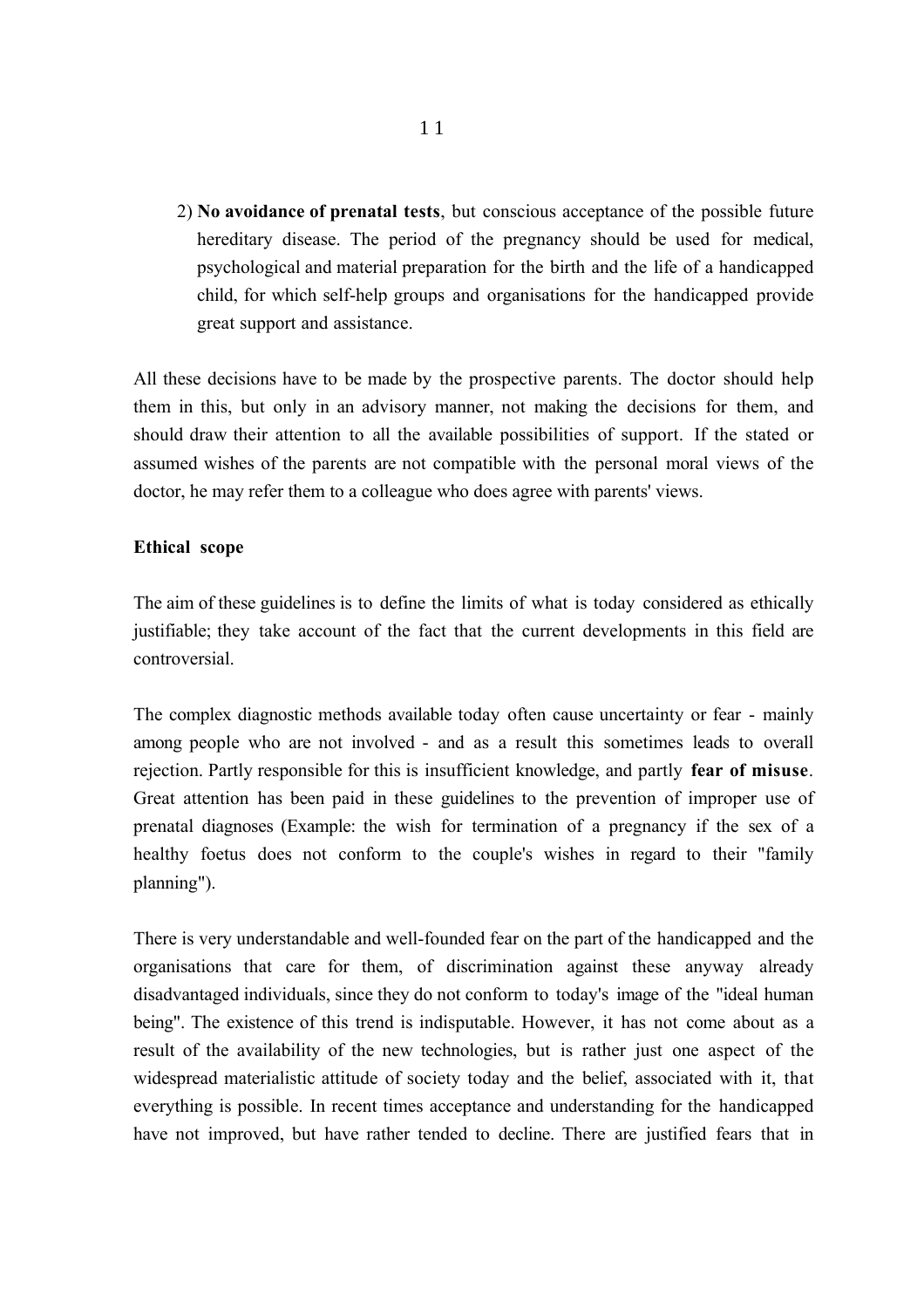society accusations will be made against the parents of such children (e.g. children with trisomy 21).

Limitation, or even the prohibition of certain medical procedures that are known today would, however, do nothing to change these prejudices. As in the past, discrimination of the handicapped will still have to be combatted by providing information on their situation and by constant readiness to help them. Otherwise, it would not be ethically justified to try to deny other parents access to all the medical possibilities that are available today, provided they themselves feel able to accept moral responsibility for the consequences.

What is needed, therefore, is **more mutual tolerance and understanding** of the needs and aspirations of our fellow men, on the part of both the healthy and the sick and the handicapped.

#### **Counselling**

In these guidelines particular emphasis is placed on counselling. As is the case with diagnosis, only well informed doctors are in the position to provide well founded counselling. Doctors who are unable to meet this requirement will seek the advice of specialists or will refer their patients to such colleagues. This is equally true for technical questions relating to genetics, as also for specialised counselling centres of the disability insurance, for self-help groups and organisations for the handicapped or for legal and ethical/religious questions.

*Approved by the Senate of the Swiss Academy of Medical Sciences (SAMS) on 3rd June 1993*

*Prof. B. Courvoisier, Geneva (Chairman of the Central Ethics Committee until 4.6.92) Prof. W.H. Hitzig, Zurich (Chairman of the Central Ethics Committee from 5.6.92)*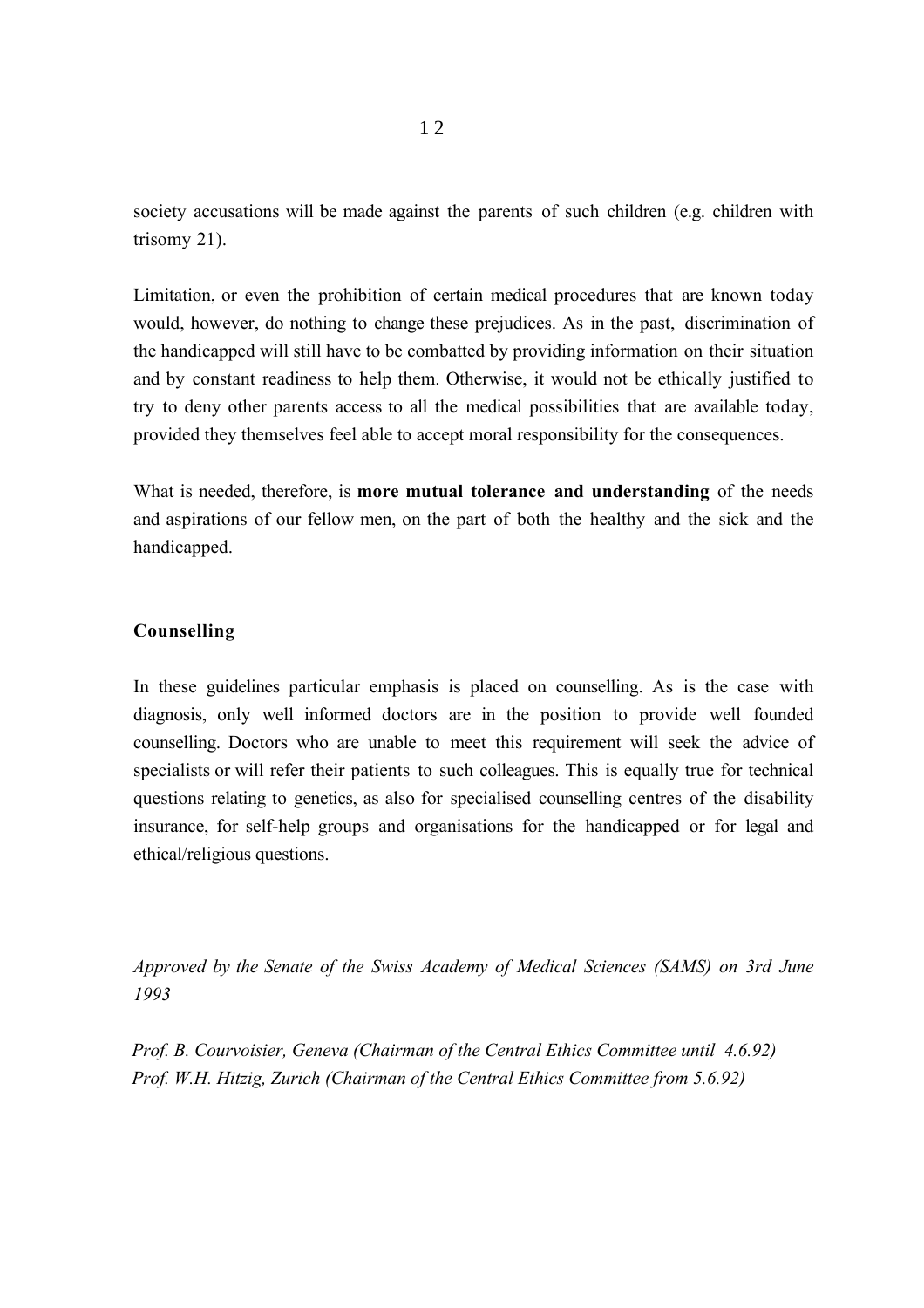#### **Members of Sub-Committees engaged in the preparation of these guidelines:**

PD Dr. Hj. Müller, Basel, president of the Sub-committee **"Postnatal Diagnostic"** and **"Genetic investigations in Humans".**

Prof. Th. Deonna, Lausanne, president of the Sub-committee **"Prenatal Diagnostic"**

Dr. I. Abbt, Luzern Prof. Dr. C. Bachmann, Lausanne Prof. W. Bär, Zürich PD Dr. Ch. Brückner, Basel Prof. E. Bühler, Basel Prof. B. Courvoisier, Genf Prof. P. Dayer, Genf Prof. E. Fuchs, Genf Dr. J. Gelzer, Basel Prof. O. Guillod, Neuchâtel Prof. F. Gutzwiller, Zürich PD Dr. C. Heierli, Basel Prof. W. Hitzig, Zürich Prof. Dr. H. Moser, Bern Dr. E. Möhr-Baumann, Zürich Prof. G. Pescia, Lausanne PD Dr. B. Sitter-Liver, Bern J.M. Thévoz, Genf The Rev. Y. Waldboth, Zürich PD Dr. W. Weber, Basel S. Wicki, Lausanne